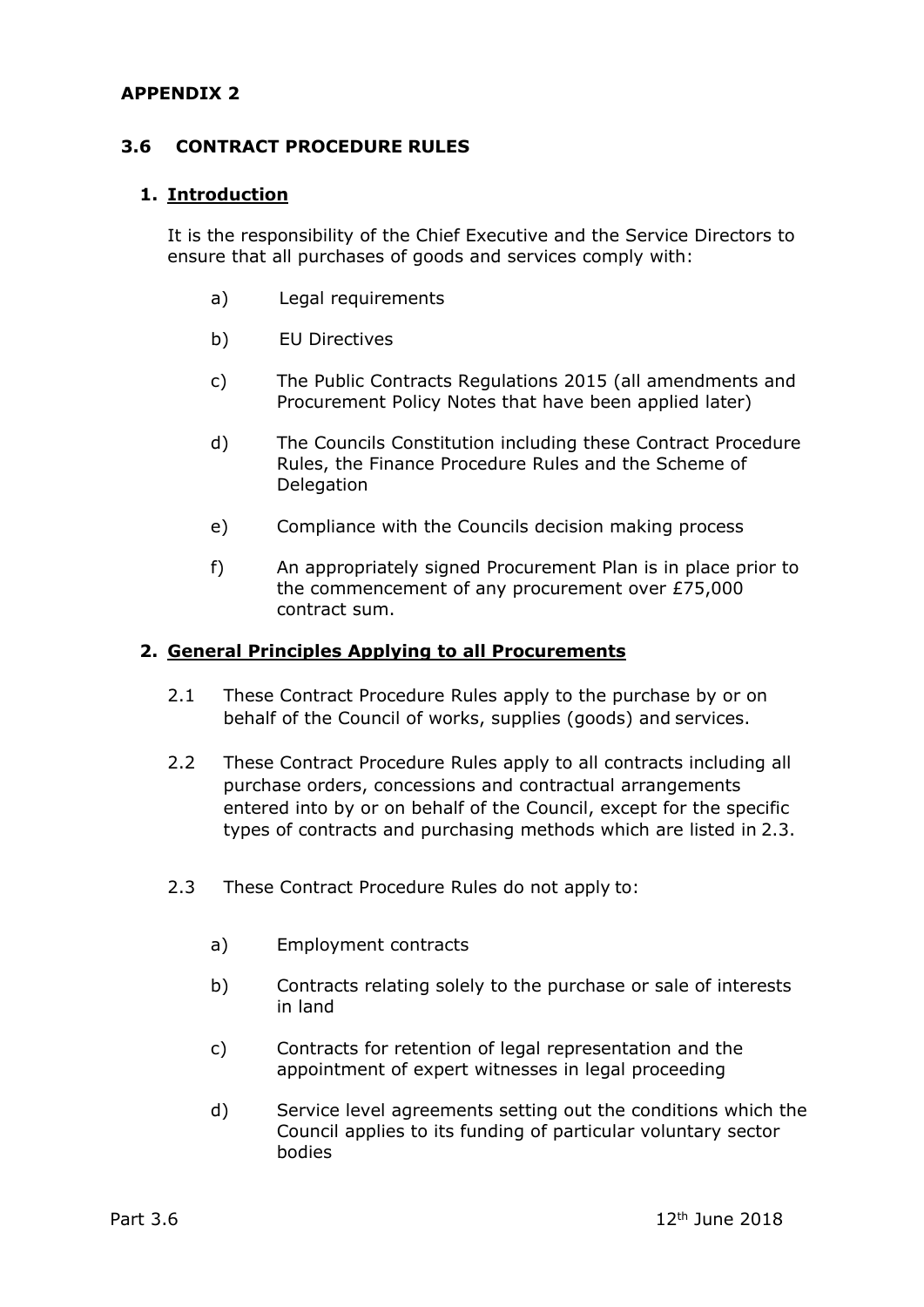- e) Joint arrangements to collaborate with other authorities that involve the delegation of functions.
- 2.4 All purchases however small shall be in writing, this will be either in the form of an approved written contract or for smaller purchases an electronic order.
- 2.5 Each Director shall be responsible for the purchasing undertaken by their Directorate and shall appoint a named Responsible Officer for each procurement. (Responsible Officer's duties are laid out in appendix A)
- 2.6 Shall comply with the Council's decision-making processes including complying with the Scheme of Delegation.

# **3. Thresholds**

- 3.1 The financial values, procurements must comply with the following flow charts which form part of the Contracts Standing Orders
	- (a). £0 to £10,000 At least one written quote in advance of ordering see flowchart A
	- (b).  $\angle$  £10,001 to £74,999 At least three written quotes in advance see flowchart B
	- (c). £75,000 and above formal tender process see flowchart C

# **4. Submission and Opening of Tenders**

- 4.1 In accordance with flowchart C for all contracts over £75,000 and also where appropriate for those below £75,000, a formal tender process will be followed.
- 4.2 All tenders shall be submitted electronically using the e-sourcing tool in use by the Council.
- 4.3 Late tenders shall not be accepted unless the Director of Finance and Business Improvement is satisfied that there is sufficient evidence that exceptional circumstances apply.

# **5. Placing Contracts**

5.1 As required under section 9 of the Financial Procedure Rules all external expenditure except those specifically exempted shall be supported by a contract and/or official order, for those contracts over £75,000 the type of contract will be defined in the Procurement Plan.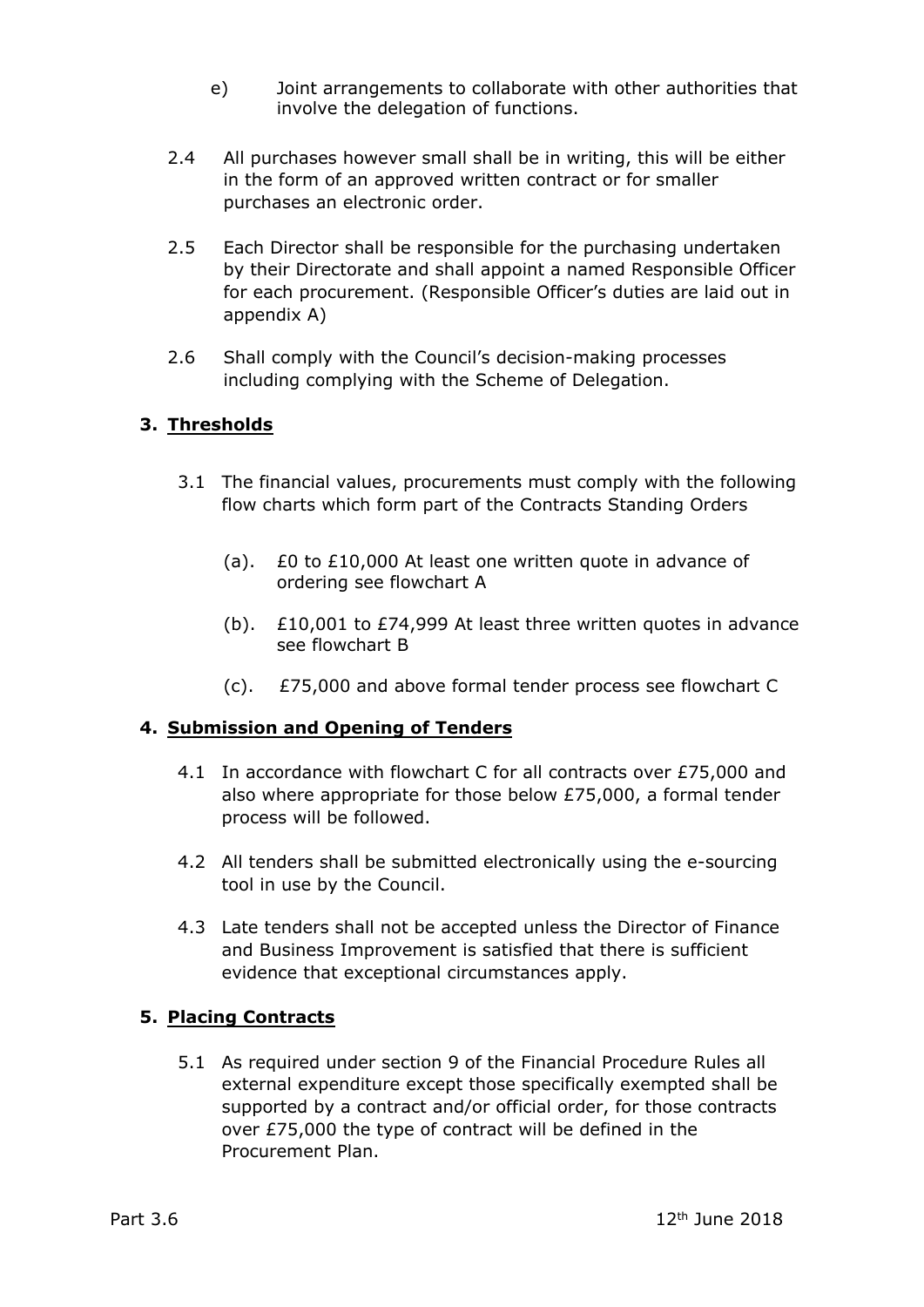5.2 Details to be included in a contract/order are dependent on the risk and value associated with that order (refer to section 9.5 in Financial Regulations)

## **6. Extensions and Variations**

- 6.1 Where extensions to existing contracts are made the extensions must be determined in accordance with the contract terms, for a specified period and made in accordance with the principles set out in the Council's Purchasing Guide.
	- a) Any extension must be:
		- i. Fully documented
		- ii. Subject to a written report in an approved format to be submitted to a Director which shall include reasons for the extension which demonstrate that the need for the extension is genuinely beneficial.
		- iii. Subject to approval by the Director who shall record that they have considered the reasons for the extension and that they are satisfied that the circumstances justifying the extension are genuinely beneficial.
	- b) Any extension must take into account:
		- i. Probity
		- ii. Best value/value for money principles.
	- c) For contracts subject to EU Rules, any extension must meet the conditions set out in the EU Rules in addition to the more general requirements set out above.
- 6.2 Where an extension or variation are required to a contract, which does not allow for these then a waiver procedure must be followed.

### **7. Waivers**

- 7.1 The requirement for the Council to conduct a competitive purchasing process for contracts in excess of £10,000 may be waived in the following circumstances.
	- (a) For contracts which are not subject to the EU Rules, the work, supply or service is required as a matter of urgency and a delay would be likely to lead to financial loss, personal injury or damage to property; or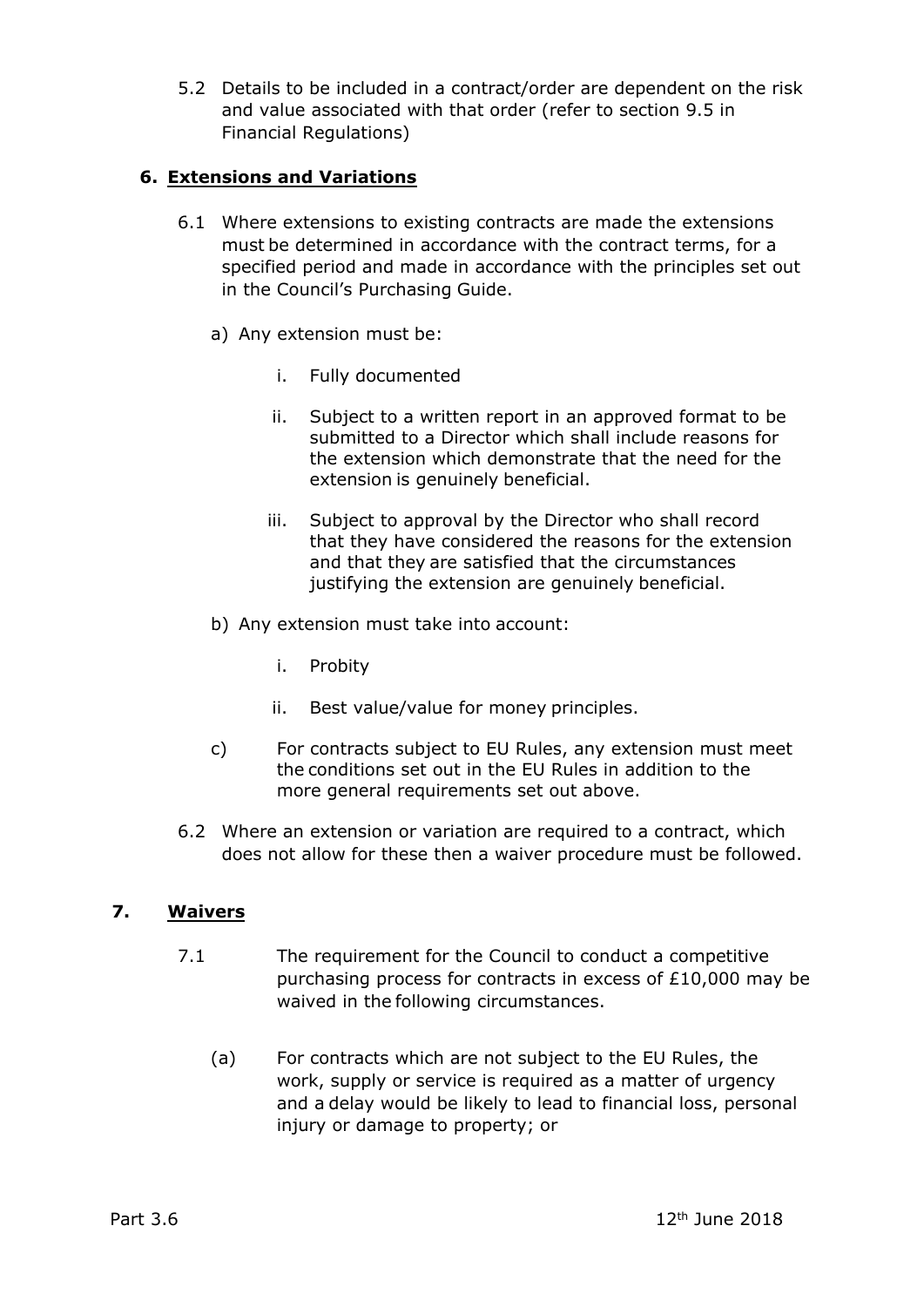- (b) the circumstances set out in Regulation 6 apply (whether or not the contract is of a type which is subject to the application of the EU Rules); or
- (c) the contract is awarded under a Purchasing Scheme of a type where a competition has already been undertaken on behalf of the Council; or
- (d) at the discretion of the Head of Finance who may proceed in a manner most expedient to the efficient management of the service/Council with reasons recorded in writing.
- 7.1 A Responsible Officer who seeks a waiver of Contract Procedure Rules other than Procedure Rules 13.1.3 shall do so only in advance and only in exceptional circumstances. Further guidance on what may constitute exceptional circumstances permitting waiver of these Contract Procedure rules is set out in the Council's Purchasing Guide.
- 7.2 All waivers from these Contract Procedure Rules must be:
	- (a) Fully documented
	- (b) Subject to a written report in an approved format to be submitted in advance to the appropriate Director which shall include reasons for the waiver which demonstrate that the waiver is genuinely required
	- (c) Subject to approval in advance by the appropriate Director who shall consult the relevant Committee Chairman and record that they have considered the reasons for the waiver and that they are satisfied that the circumstances justifying the waiver are genuinely exceptional.
- 7.3 All decisions on waivers must take into account:
	- (a) Probity
	- (b) Best value/value for money principles.
- 7.4 For contracts subject to the EU Rules, any waiver from the requirement for competition must meet the conditions set out in the EU Rules in addition to the general requirements above.
- 7.5 A waiver shall not be applied for reasons of poor contract planning.

# **8 Approval and Execution of Contracts**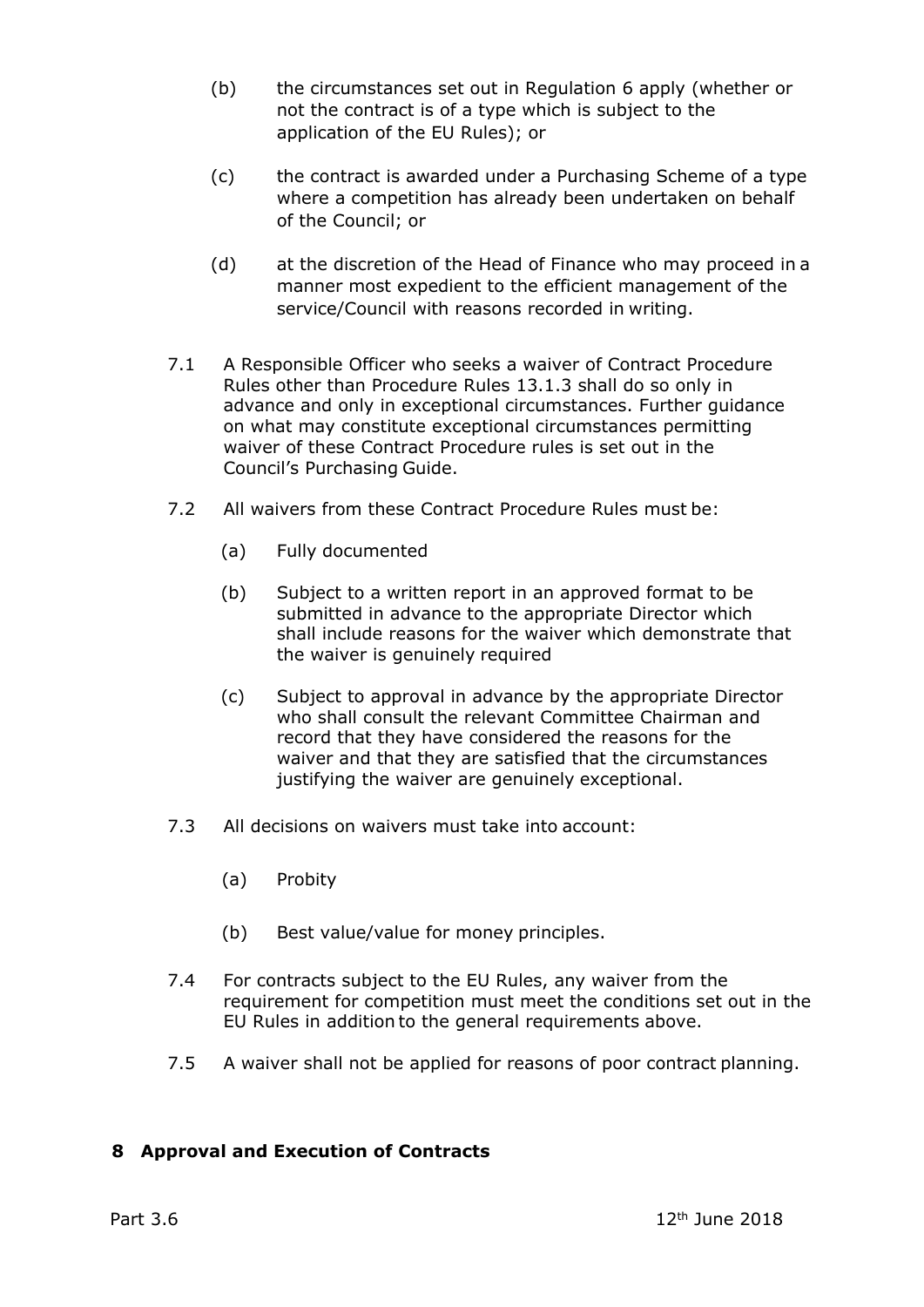- 8.1 Contract award approval is to be in accordance with Delegated Authorities, all contracts must be executed and issued prior to commencement of contract.
- 8.2 Contracts will be executed by hand unless over £1m, a construction contract over £75,000 or considered to be essential by the Monitoring Officer

## **9. Review and Changes to these Contract Procedure Rules**

9.1 These Contract Procedure Rules shall be reviewed and updated on a regular basis. Save in the case of revisions to the EU Thresholds, amended Contract Procedure Rules shall be agreed and adopted by the Council. Revisions to the EU Thresholds shall be updated by the Chief Finance Officer.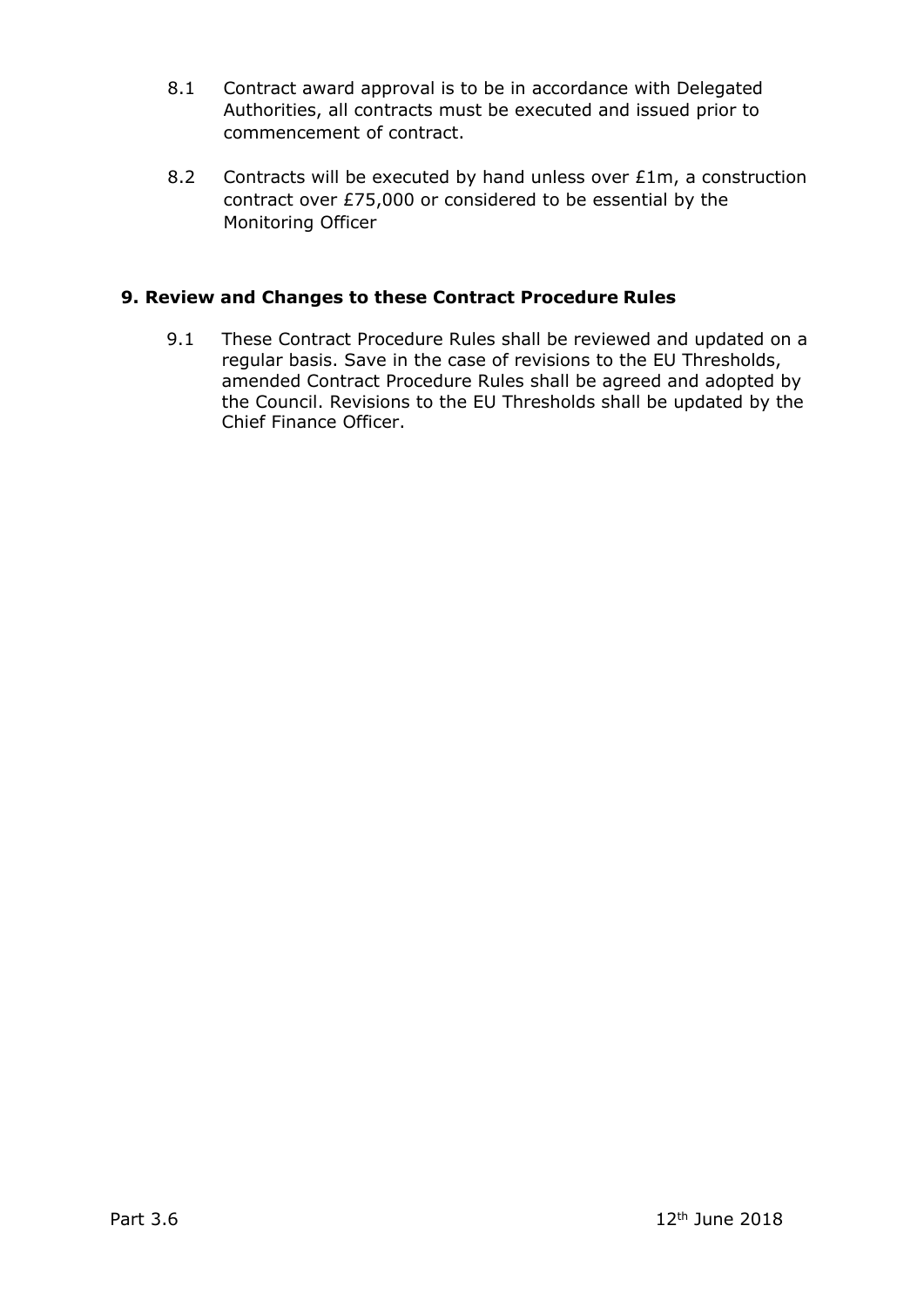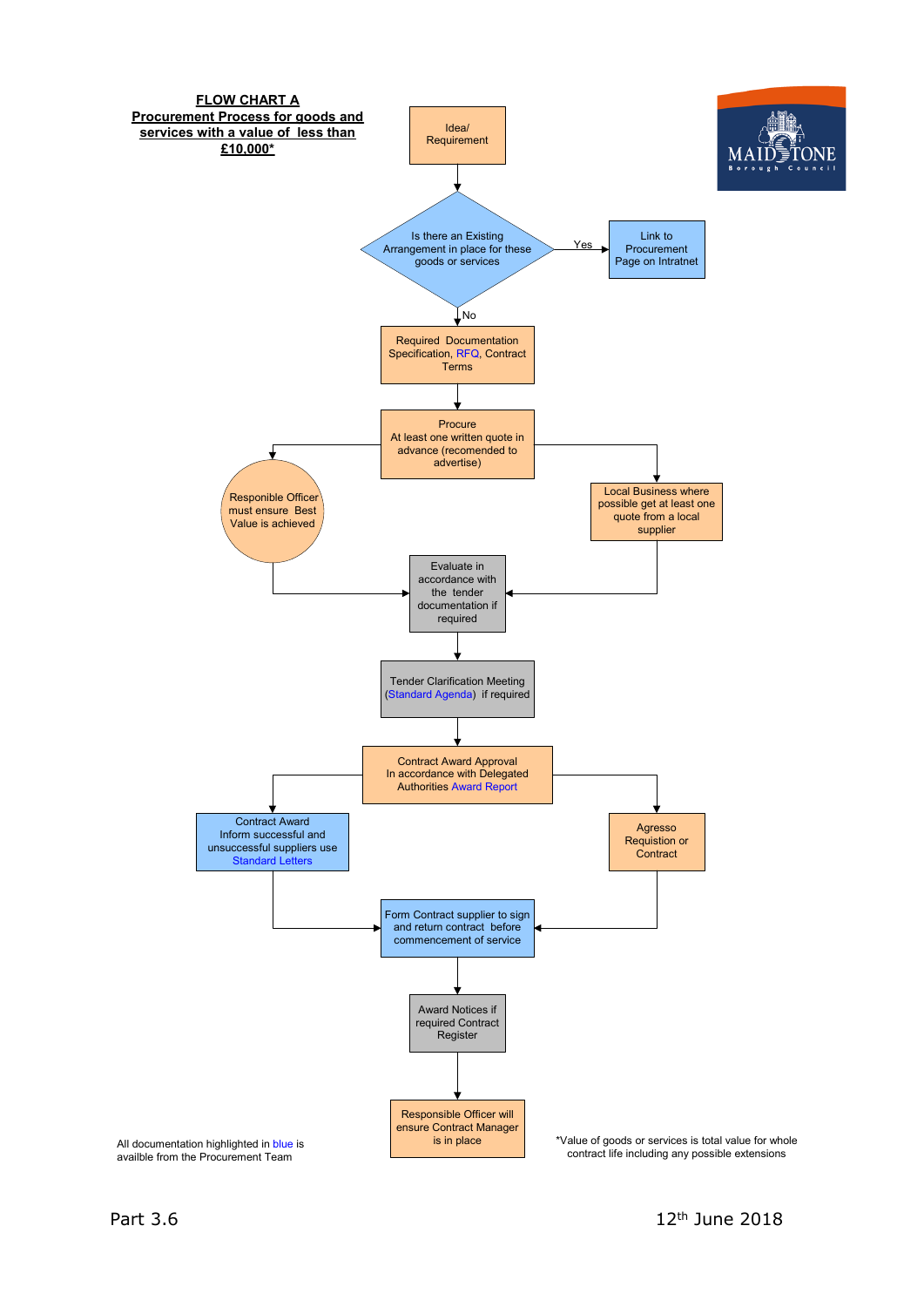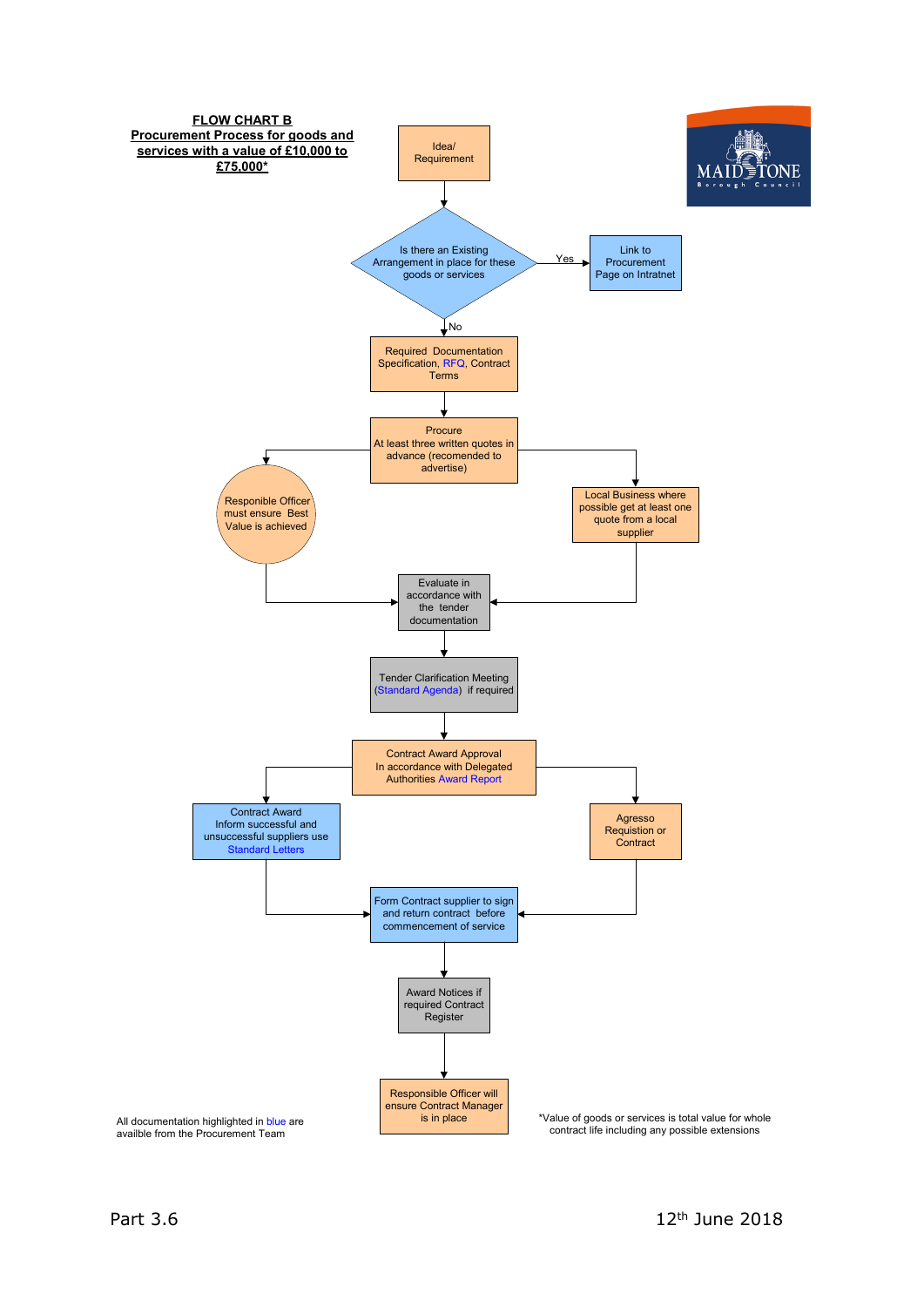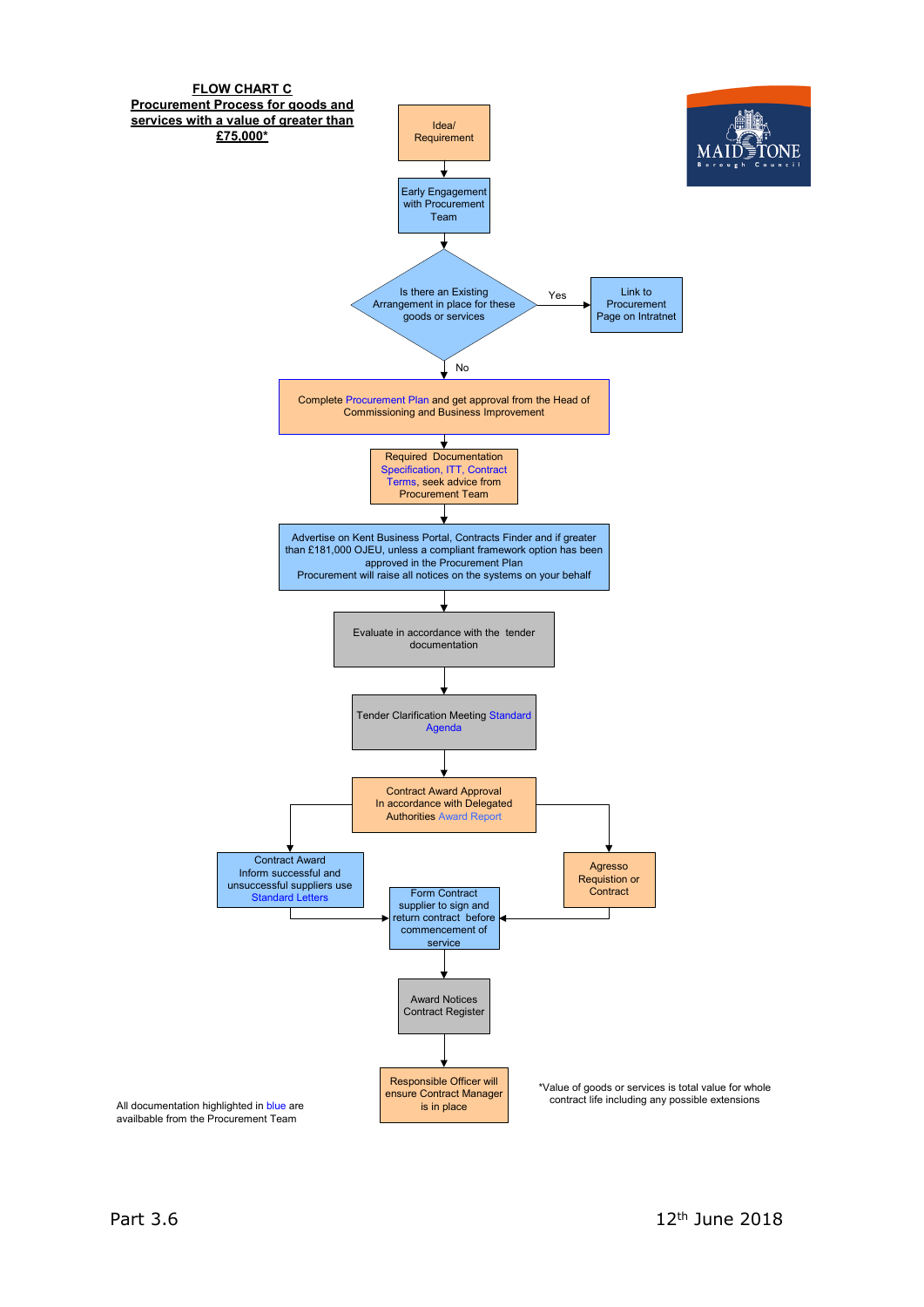# **Appendix A**

# **Responsible Officer's required actions for a procurement.**

The Responsible Officer will be the officer named in the Procurement Plan or by the Director responsible for the budget or in the absence of the above the officer responsible for the budget expenditure is being made against subject to delegated authority being adequate.

| Action                  | £0 - £10,000                   | £10,001 - £74,999              | £75,000 +                   |
|-------------------------|--------------------------------|--------------------------------|-----------------------------|
| <b>Procurement Plan</b> | Not required                   | Optional                       | <b>Procurement Plan</b>     |
|                         |                                |                                | must be completed           |
|                         |                                |                                | seek advice from            |
|                         |                                |                                | Procurement Team,           |
|                         |                                |                                | signed by Head of           |
|                         |                                |                                | Commissioning &             |
|                         |                                |                                | <b>Business Improvement</b> |
| Tender                  | <b>Ensuring tender</b>         | <b>Ensuring tender</b>         | <b>Ensuring tender</b>      |
| Documentation           | documentation                  | documentation                  | documentation               |
|                         | contains a clear               | contains a clear               | contains a clear            |
|                         | specification, contract        | specification, contract        | specification, contract     |
|                         | terms and evaluation           | terms and evaluation           | terms and evaluation        |
|                         | criteria                       | criteria                       | criteria, seek advice       |
|                         |                                |                                | from the Procurement        |
|                         |                                |                                | Team and Legal if           |
|                         |                                |                                | required.                   |
| Advertising             | Optional but                   | Optional but                   | Required for all            |
|                         | recommended to                 | recommended to                 | tenders over £75,000        |
|                         | advertise on Kent              | advertise on Kent              | on Kent Business Portal     |
|                         | <b>Business Portal (Advert</b> | <b>Business Portal (Advert</b> | additionally for all        |
|                         | will be raised by              | will be raised by              | tenders over £181,000       |
|                         | Procurement Team)              | Procurement Team)              | services or £4,511,00       |
|                         |                                |                                | works a notice is           |
|                         |                                |                                | required in the Official    |
|                         |                                |                                | Journal of the              |
|                         |                                |                                | <b>European Community</b>   |
|                         |                                |                                | (OJEU), seek advice at      |
|                         |                                |                                | the earliest possible       |
|                         |                                |                                | stage from the              |
|                         |                                |                                | <b>Procurement Team</b>     |
|                         |                                |                                | (Advert will be raised      |
|                         |                                |                                | by Procurement Team)        |
| <b>Audit Trail</b>      | Ensure written record          | Ensure written record          | Ensure written record       |
|                         | of all information is          | of all information is          | of all information is       |
|                         | stored in a shared area        | stored in a shared area        | stored in a shared area     |
|                         | and kept for timescale         | and kept for timescale         | and kept for timescale      |
|                         | in accordance with the         | in accordance with the         | in accordance with the      |
|                         | Council's Records              | Council's Records              | Council's Records           |
|                         | Retention Schedule.            | Retention Schedule.            | Retention Schedule.         |
| Evaluation              | Carry out evaluation in        | Carry out evaluation in        | Carry out evaluation in     |
|                         | accordance with the            | accordance with the            | accordance with the         |